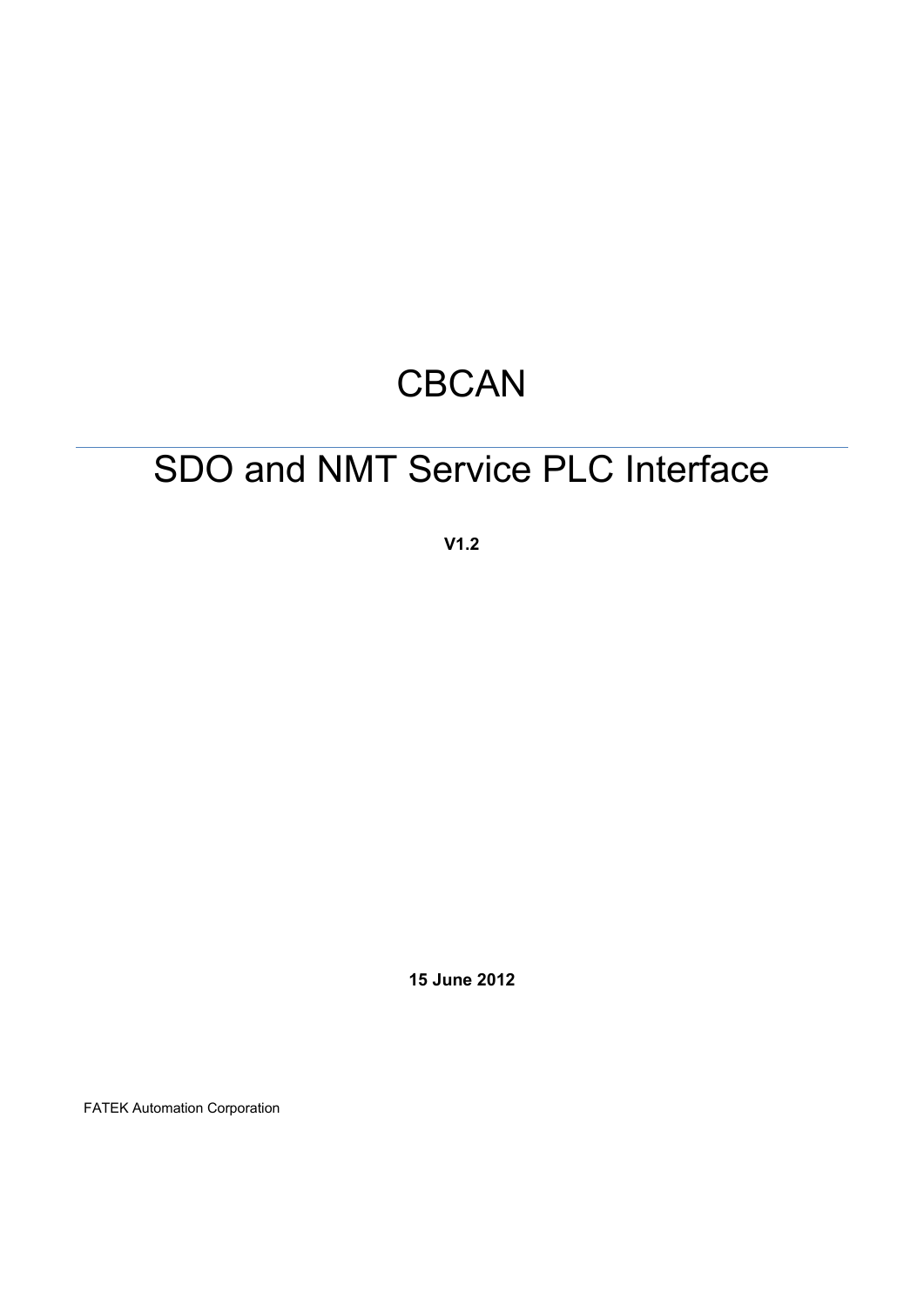# **Table of Contents**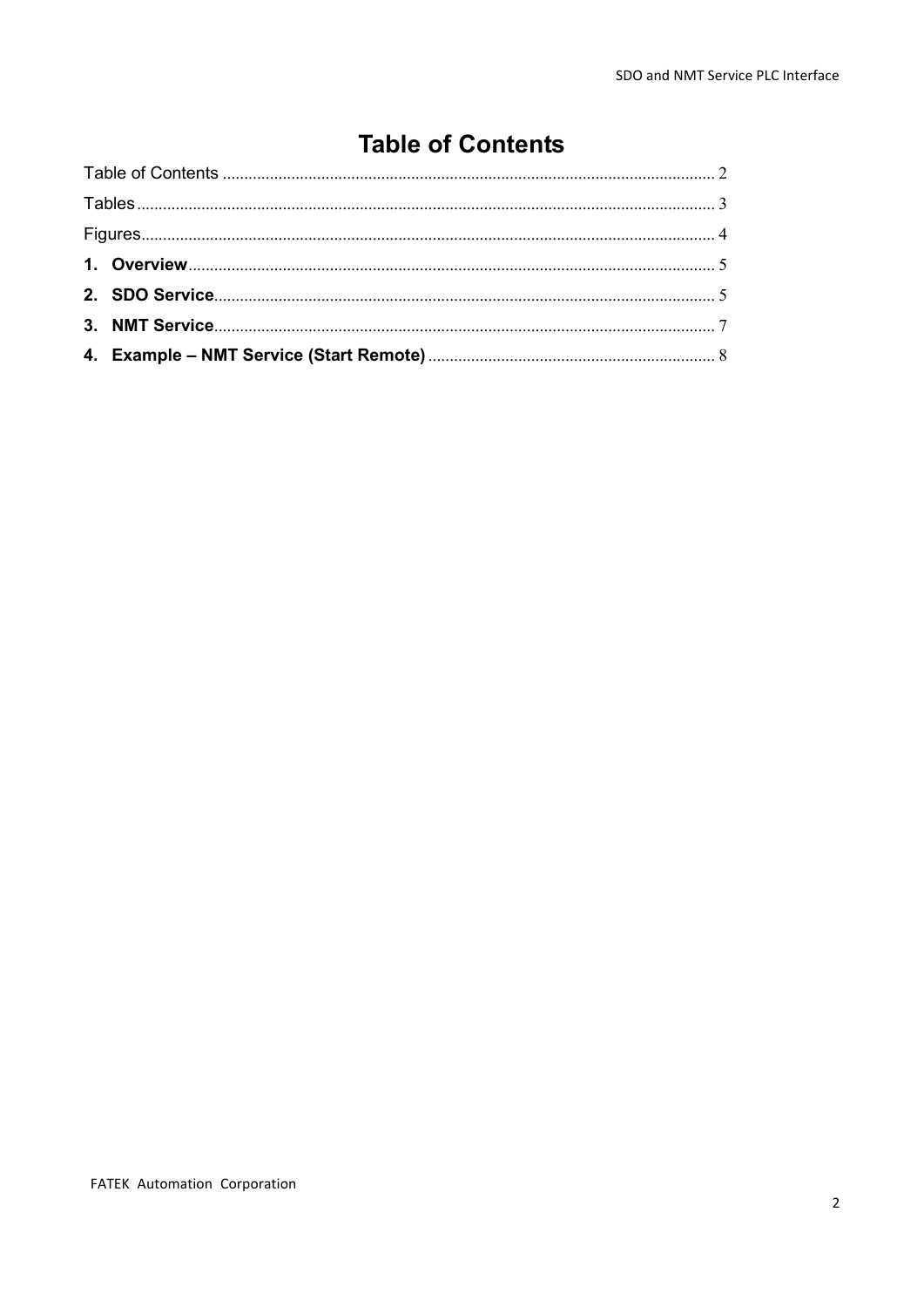# **Tables**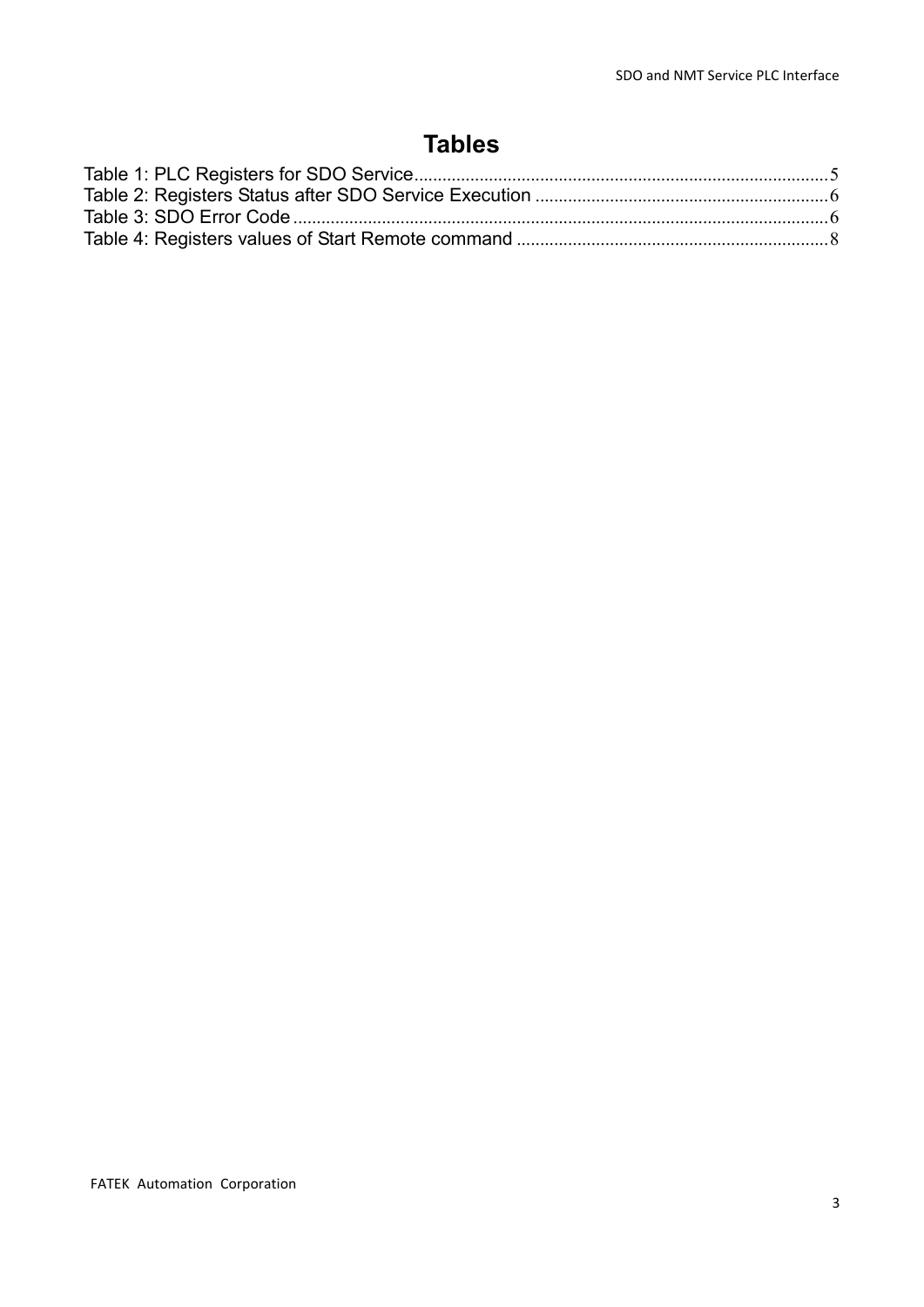# **Figures**

|--|--|--|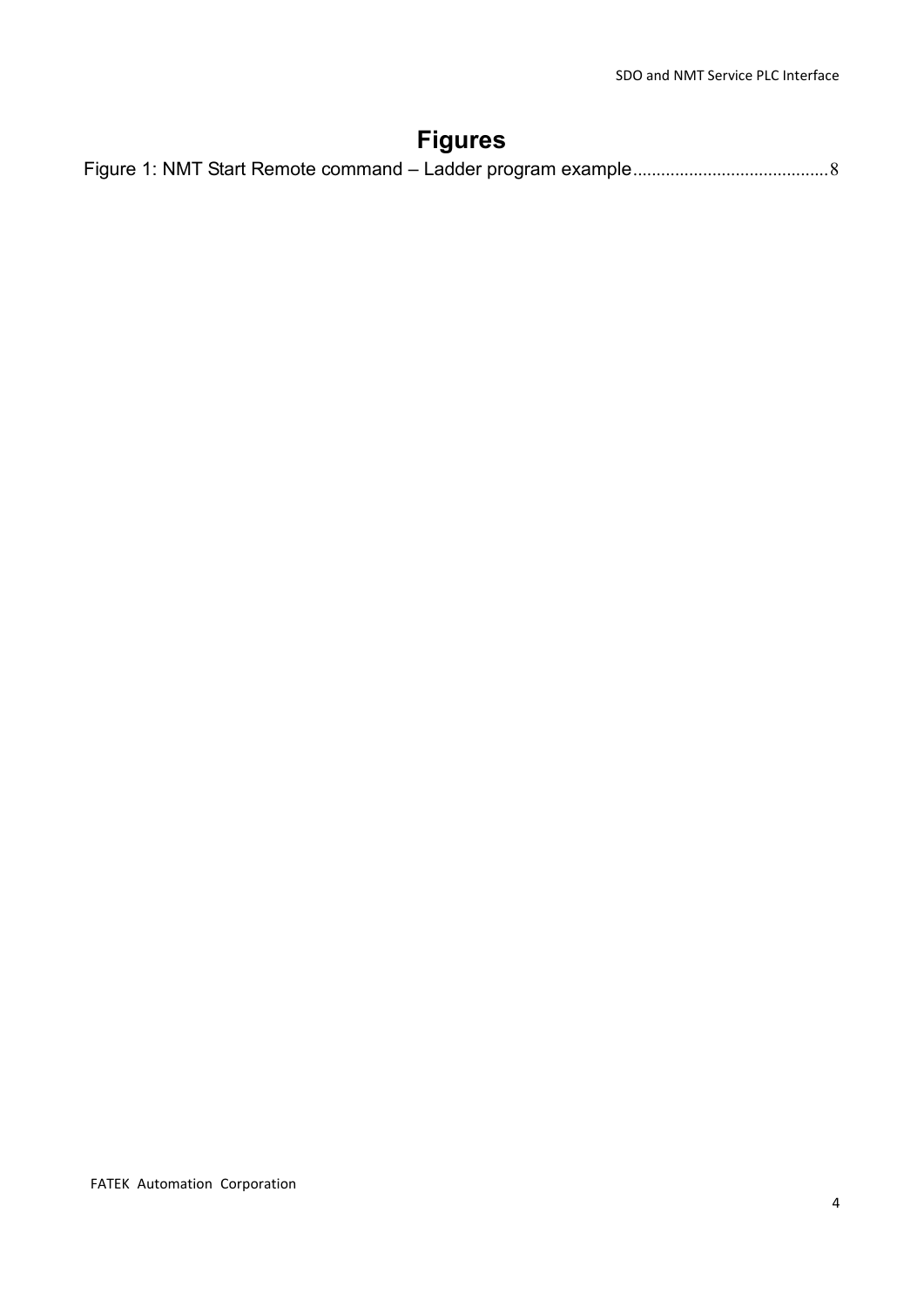# **CBCAN SDO and NMT Service PLC Interface**

#### **1. Overview**

The current Winproladder design does not provide the SDO and NMT service ladder instructions which are sometimes the necessary functions for some applications. The purpose of this document is to provide the PLC interface of the SDO/NMT service which required for users who need to implement the two services in their ladder programs.

## **2. SDO Service**

The PLC registers R3700~R3769 are reserved for SDO service when CBCAN module is used on FBs PLC family. The major required information to issue a SDO service are SDO slave's node ID (R3702), index and sub-index of slave's object dictionary (R3703 and R3704), the size of data to be read or write (R3705), and the data itself (R3706~R3769). After this information is input to corresponding registers, the last step is to write R3700 with "CA0Eh" to trigger the SDO service.

The execution results of SDO service will be also shown on the same registers. The detailed description for execution results and register functions are shown on the Table 2 below.

| Sequence #     | Register | <b>Function</b>                                                                         |
|----------------|----------|-----------------------------------------------------------------------------------------|
|                | R3700    | Execute Flag = CA0EH                                                                    |
| $\overline{2}$ | R3701    | Command.                                                                                |
|                |          | SDO Read=5055                                                                           |
|                |          | SDO Write = $5066$                                                                      |
| 3              | R3702    | Node ID( station number, $0^{\sim}127$ . If =0, this node)                              |
| 4              | R3703    | Object Index<br>$(0^{\circ}65535)$                                                      |
| 5              | R3704    | Object sub-index (0~255)                                                                |
| 6              | R3705    | Object data size: 1 ~ 128 Byte. Data size to Write or max. data<br>buffer size for read |
|                | R3706    | Data word #0                                                                            |
| 8              | R3707    | Data word #1                                                                            |
|                |          | $\cdot$                                                                                 |
| 70             | R3769    | Data word #63                                                                           |

#### **Table 1: PLC Registers for SDO Service**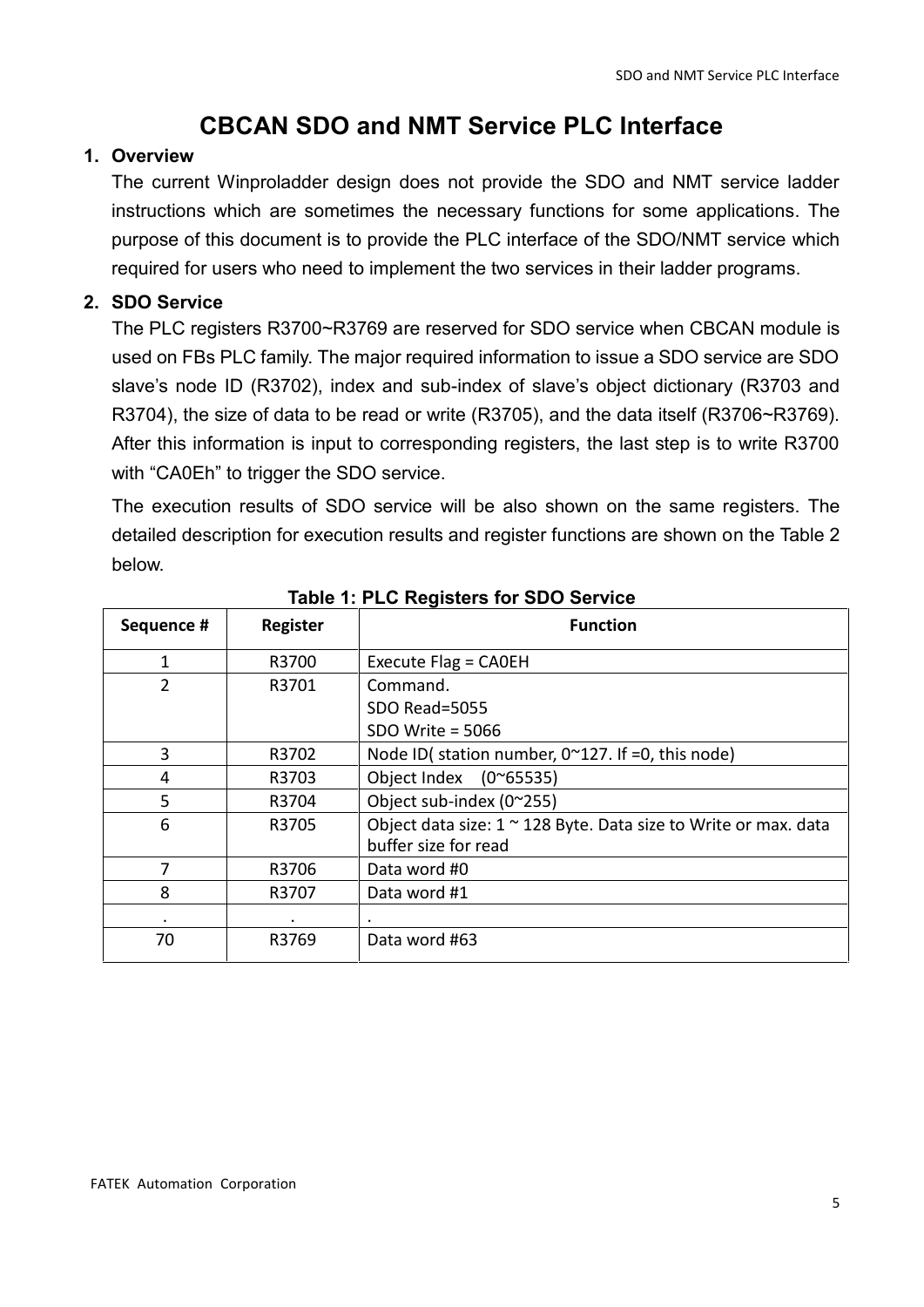| Sequence #     | Register  | <b>Function</b>           |                         |  |
|----------------|-----------|---------------------------|-------------------------|--|
|                |           | Read                      | <b>Write</b>            |  |
| $\mathbf{1}$   | R3700     | Result Code <sub>*1</sub> |                         |  |
| $\overline{2}$ | R3701     | No Change                 |                         |  |
| 3              | R3702     |                           |                         |  |
| 4              | R3703     |                           |                         |  |
| 5              | R3704     |                           |                         |  |
| 6              | R3705     | Actual read data size     | No Change               |  |
| $\overline{7}$ | R3706     | Data word $#0_{*2}$       | No Change <sub>*2</sub> |  |
| 8              | R3707     | Data word $#1*_3$         | No Change <sub>*3</sub> |  |
| $\bullet$      | $\bullet$ | $\bullet$                 | No Change               |  |
| 70             | R3769     | Data word #63             | No Change               |  |

### **Table 2: Registers Status after SDO Service Execution**

 $*_{1}:$  Result Code: OK = 0, CMD\_CODE\_ERR = 1, NODE\_ID\_ERR = 2, SDO\_EXEC\_ERR = 4.

\*2: *SDO error code low word if execution is Failed (Result Code= 4)*

\*3: *SDO error code high word if execution is Failed (Result Code= 4)*

#### **Table 3: SDO Error Code**

| <b>Error Code Name</b> | <b>Error Value</b> | <b>Description</b>                      |
|------------------------|--------------------|-----------------------------------------|
| ABORT TIME OUT         | 0x05040000L        | SDO service Time out                    |
| ABORT NO OBJ           | 0x06020000L        | No such object                          |
| ABORT RO               | 0x06010002L        | Attempt to write a read-only<br>object  |
| ABORT SYS LENGTH       | 0x06040047L        | Data length exceed system<br>allow      |
| ABORT_NO_SEGEMNT       | 0x06010000L        | Not support segment transfer            |
| ABORT OBJ LENGTH       | 0x06070010L        | Not match object length                 |
| ABORT SYNC             | 0x05040001L        | Command specifier not valid             |
| ABORT TOGGLE BIT       | 0x05030000L        | Toggle bit not alternated               |
| ABORT PARM LENGTH      | 0x06070012L        | Length of service parameter<br>too high |
| ABORT WO               | 0x06010001L        | Attempt to read a write-only<br>object  |
| ABORT READ_LENGTH      | 0x05040005L        | Object length too big to read           |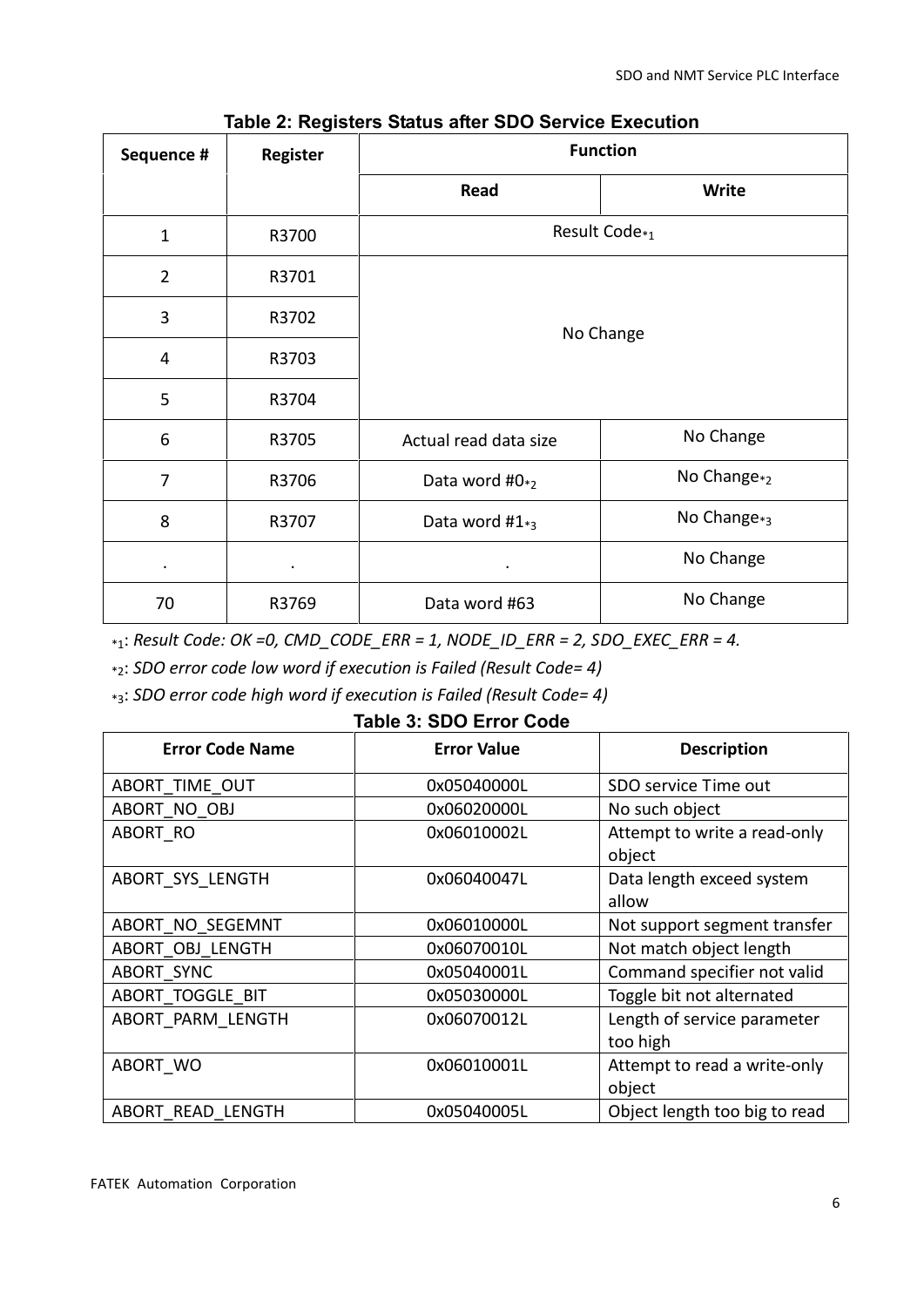## **3. NMT Service**

The NMT Service is done by using the SDO service with a specified object index "0x1F82" (write service) or "0x300C" (read service). The detailed steps and register descriptions are as follows.

## **NMT Management Service – Issue a NMT command to specified node(s)**

SDO write (R3701): With Object index (R3703) = 0x1f82

| R3704: Sub-Index n | <b>Description</b>                  |
|--------------------|-------------------------------------|
| ∣n = 1 ~ 127       | Node with node ID n to be requested |
| n = 128            | Request all nodes                   |

R3702: Do not care.

| <b>R3706: Command Code</b> | <b>NMT Service Description</b>     |
|----------------------------|------------------------------------|
| 5 or 1                     | <b>Start Remote Node</b>           |
| 4 or 2                     | <b>Stop Remote Node</b>            |
| 127 or 128                 | <b>Enter Pre-Operational State</b> |
| 6 or 129                   | <b>Reset Node</b>                  |
| 7 or 130                   | <b>Reset Communication</b>         |

## **Get NMT state service - Get the NMT state of specified node**

SDO read (R3701): With Object index (R3703) = 0x300c

Sub-index (R3704) = 0

Node ID (R3702): Requested node ID

Execution Result (R3700 and R3706):

| <b>Register</b>   | Value       | <b>Description</b> |
|-------------------|-------------|--------------------|
| R3700             | $\mathbf 0$ | <b>OK</b>          |
|                   | Not 0       | Not OK             |
|                   | 4           | Stopped            |
| R3706 (Only valid | 127         | Pre-operational    |
| when R3700 is 0)  | 5           | Operational        |
|                   | 6           | Not detected       |

FATEK Automation Corporation